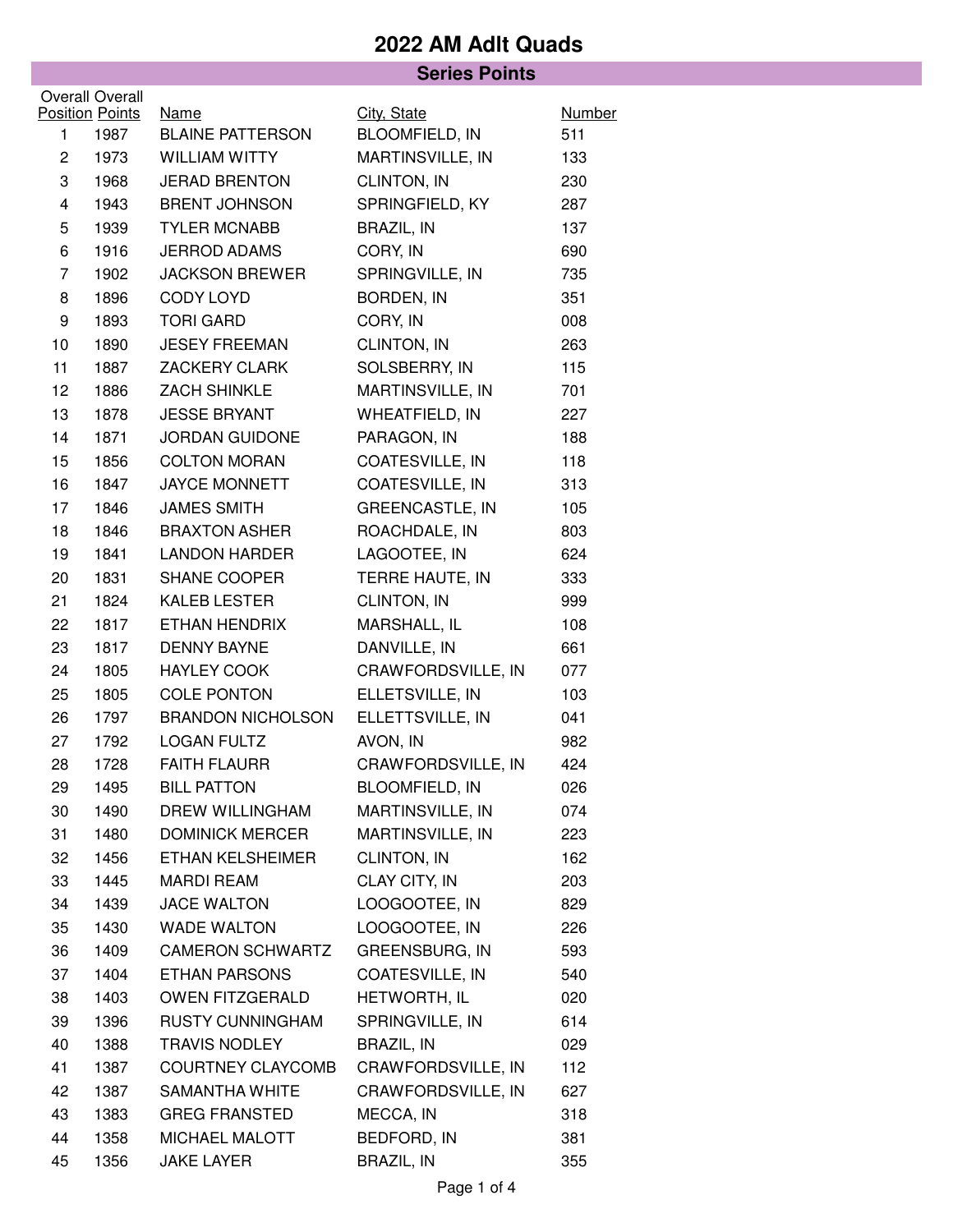#### **Series Points**

|    | Overall Overall        |                               |                        |               |
|----|------------------------|-------------------------------|------------------------|---------------|
|    | <b>Position Points</b> | <u>Name</u>                   | City, State            | <b>Number</b> |
| 46 | 1354                   | <b>KARSON BROWN</b>           | PARAGON, IN            | 084           |
| 47 | 1350                   | <b>NOAH HUDSON</b>            | CRAWFORDSVILLE, IN     | 828           |
| 48 | 1345                   | <b>SAVANNAH PRICE</b>         | TERRE HAUTE, IN        | 834           |
| 49 | 1338                   | <b>AARON COHEE</b>            | DANVILLE, IN           | 542           |
| 50 | 1319                   | <b>NEAL YODER</b>             | SAN PIERCE, IN         | 309           |
| 51 | 1316                   | <b>TRENTIN ASHER</b>          | ROACHDALE, IN          | 178           |
| 52 | 1291                   | <b>ROSS LYNAS</b>             | <b>BLOOMINGTON, IN</b> | 561           |
| 53 | 1000                   | <b>BRODY LEE</b>              | MARTINSVILLE, IN       | 331           |
| 54 | 988                    | <b>BEAU LANG</b>              | NEW ROSS, IN           | 101           |
| 55 | 982                    | <b>LANCE NUNN</b>             | SPENCER, IN            | 049           |
| 56 | 979                    | <b>SCOTT HASH</b>             | SOLSBERRY, IN          | 055           |
| 57 | 971                    | ETHAN TIDWELL                 | ROCKVILLE, IN          | 199           |
| 58 | 964                    | <b>RILEY WILSON</b>           | FRANKLIN, IN           | 329           |
| 59 | 961                    | <b>CHRIS GILSTRAP</b>         | MITCHELL, IN           | 044           |
| 60 | 948                    | <b>JAMES BRADSHAW</b>         | CICERO, IN             | 407           |
| 61 | 939                    | <b>JAMES SAYLOR</b>           | SOLSBERRY, IN          | 106           |
| 62 | 929                    | <b>DONNIE BELL</b>            | SOLSBERRY, IN          | 033           |
| 63 | 924                    | <b>JACOB DELATTRE</b>         | WEST TERRE HAUTE, IN   | 123           |
| 64 | 916                    | <b>BRAY BOOE</b>              | COATSVILLE, IN         | 547           |
| 65 | 911                    | <b>SHAWN COCHRAN</b>          | CRAWFORDSVILLE, IN     | 409           |
| 66 | 907                    | ZAC MC LAIN                   | <b>GREENCASTLE, IN</b> | 887           |
| 67 | 901                    | <b>QUAID ODUM</b>             | MT. VERNON, IN         | 417           |
| 68 | 901                    | <b>BLAKE MARTIN</b>           | MARION, IN             | 081           |
| 69 | 899                    | LOUIS ROOS                    | HARRODSBURF, KY        | 911           |
| 70 | 887                    | <b>JUSTIN BRADSHAW</b>        | CICERO, IN             | 408           |
| 71 | 885                    | <b>LANCHA SMITH</b>           | <b>GOSPORT, IN</b>     | 052           |
| 72 | 873                    | ZACHARY HARBRUEGER BRAZIL, IN |                        | 151           |
| 73 | 862                    | <b>MADDISON PATTERSON</b>     | <b>BLOOMFIELD, IN</b>  | 211           |
| 74 | 844                    | BENNETT STEDMAN               | ARCADIA, IN            | 488           |
| 75 | 500                    | <b>RYAN LANE</b>              | <b>BUCKNELL, IN</b>    | 098           |
| 76 | 497                    | <b>DAKOTA RIPPY</b>           |                        | 140           |
| 77 | 496                    | <b>LANDON MATHIES</b>         | LOGOOTEE, IN           | 290           |
| 78 | 495                    | BYRON PRIDDY                  | HARDYVILLE, KY         | 449           |
| 79 | 493                    | TRETT PATE                    | PALMYRA, IN            | 551           |
| 80 | 492                    | <b>AUSTIN HAUSE</b>           | CAMBY, IN              | 225           |
| 81 | 491                    | ANDY RIPPY                    | PEKIN, IN              | 251           |
| 82 | 490                    | NICK WEBER                    | CONNERSVILLE, IN       | 228           |
| 83 | 490                    | KIERA DIXON                   | CRAWFORDSVILLE, IN     | 066           |
| 84 | 486                    | MICHAEL SMITH                 | ROSEDALE, IN           | 519           |
| 85 | 482                    | <b>GREG WAMPLER</b>           | <b>BICKNELL, IN</b>    | 695           |
| 86 | 481                    | SETH GILLICK                  | LAGOOTEE, IN           | 418           |
| 87 | 481                    | <b>ANNA NICELY</b>            | ROACHDALE, IN          | 806           |
| 88 | 480                    | ZANDER VENIS                  | LEBANON, IN            | 323           |
| 89 | 480                    | TRENT STEARLEY                | <b>BRAZIL, IN</b>      | 369           |
| 90 | 477                    | <b>JARED MANERS</b>           | PRINCETON, IN          | 712           |
|    |                        |                               |                        |               |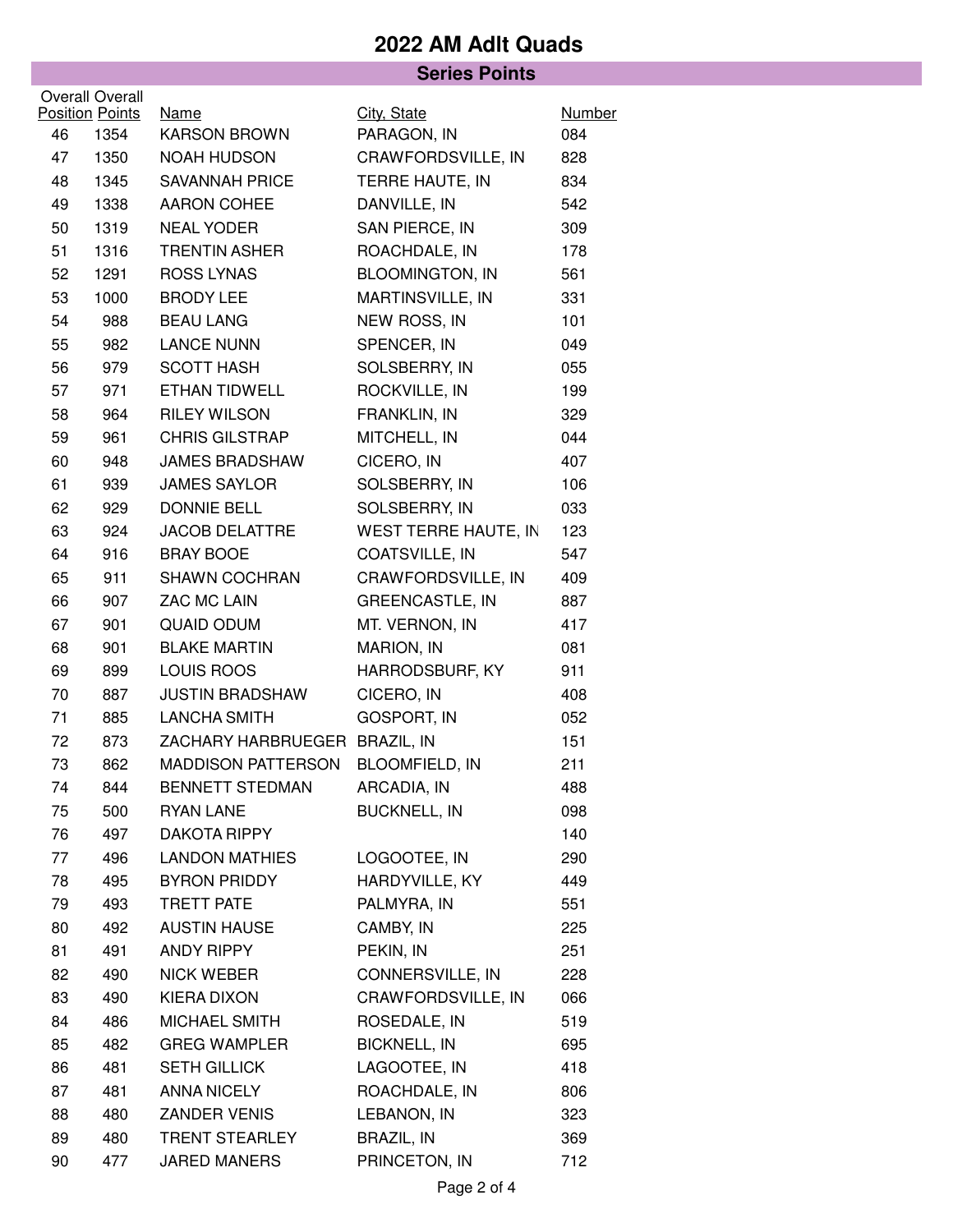|     |                        |                         | <b>Series Points</b>    |               |
|-----|------------------------|-------------------------|-------------------------|---------------|
|     | <b>Overall Overall</b> |                         |                         |               |
|     | <b>Position Points</b> | <b>Name</b>             | City, State             | <b>Number</b> |
| 91  | 474                    | <b>JOHN BRUZZI</b>      | VEVAY, IN               | 248           |
| 92  | 473                    | <b>JOHN BURZZI</b>      | VOVEY, IN               | 248           |
| 93  | 471                    | <b>KURTIS MEADOR</b>    | SALEM, IL               | 628           |
| 94  | 469                    | PHILIP REED             | <b>BRAZIL, IN</b>       | 042           |
| 95  | 464                    | <b>BRANDON ROBINSON</b> | <b>BRAZIL, IN</b>       | 683           |
| 96  | 463                    | <b>JARED GRAVES</b>     | SPRINGHILL, IN          | 675           |
| 97  | 462                    | DONOVAN HODGE           | <b>BLOOMFIELD, IN</b>   | 770           |
| 98  | 461                    | <b>JOHN SACHTJEN</b>    | <b>BLOOMFIELD, IN</b>   | 760           |
| 99  | 460                    | <b>EMMA BOWERS</b>      | LADOGA, IN              | 109           |
| 100 | 460                    | <b>AUSTIN WALLACE</b>   | WEST TERRE HAUTE, IN    | 147           |
| 101 | 458                    | <b>MARK DEVINS</b>      | HILLSDALE, IN           | 571           |
| 102 | 458                    | <b>BRODY STEDMAN</b>    | ARCADIA, IN             | 388           |
| 103 | 456                    | <b>JASE BAILEY</b>      | LEBANON, IN             | 703           |
| 104 | 455                    | <b>ERIC CLANTON</b>     | JAMESBROWN, IN          | 240           |
| 105 | 455                    | <b>DREW MESSER</b>      | <b>GREENSBURG, IN</b>   | 755           |
| 106 | 454                    | ABBAGALE BLACK          | ROSSVILLE, IL           | 912           |
| 107 | 453                    | <b>ZACHARY PRIDDY</b>   | HARDYVILLE, KY          | 895           |
| 108 | 450                    | <b>TYSON STINSON</b>    | MITCHEL, IN             | 818           |
| 109 | 448                    | <b>JEREMY SULLIVAN</b>  | MONROE CITY, IN         | 205           |
| 110 | 446                    | <b>BRAESON WOODS</b>    | LADOGA, IN              | 808           |
| 111 | 444                    | <b>DYLAN CROUCH</b>     | <b>BLOOMINGTON, IN</b>  | 921           |
| 112 | 444                    | <b>DAYTON ALLEN</b>     | <b>BLOOMINGTON, IN</b>  | 612           |
| 113 | 442                    | <b>CHELSIE HALTOM</b>   | QUINCY, IN              | 282           |
| 114 | 441                    | <b>BRADY SWANK</b>      | <b>BLOOMINGDALE, IN</b> | 087           |
| 115 | 440                    | <b>KYLE TETRICK</b>     | <b>GREENSBURG, IN</b>   | 422           |
| 116 | 438                    | <b>CADIENCE DILDINE</b> | DARLINGTON, IN          | 423           |
| 117 | 437                    | <b>NASH BRUNER</b>      | ELLETTSVILLE, IN        | 468           |
| 118 | 434                    | <b>WAYLON WITTY</b>     | MARTINSVILLE, IN        | 220           |
| 119 | 433                    | <b>BRADLEY PRICE</b>    | <b>BLOOMFIELD, IN</b>   | 747           |
| 120 | 432                    | <b>GABE LEWIS</b>       | ROSEDALE, IN            | 538           |
| 121 | 430                    | <b>DAWSON SMITH</b>     | LAUREL, IN              | 334           |
| 122 | 429                    | <b>MATT FREDERICK</b>   | TERRE HAUTE, IN         | 588           |
| 123 | 428                    | <b>NICK PATTON</b>      | <b>BLOOMFIELD, IN</b>   | 606           |
| 124 | 425                    | <b>KEEGAN TAYLOR</b>    | PALMYRA, IN             | 386           |
| 125 | 424                    | <b>AUSTIN GARRISON</b>  | BLOOOMINGREEB, IN       | 714           |
| 126 | 422                    | <b>BRADLEY ASHER</b>    | ROCKVILLE, IN           | 721           |
| 127 | 421                    | AJ PERKINS              | ROSEDALE, IN            | 722           |
| 128 | 420                    | <b>KELSEY RABER</b>     | ODON, IN                | 019           |
| 129 | 418                    | <b>BAIDEN TERRELL</b>   | BEDFORD, IN             | 051           |
| 130 | 416                    | <b>SEBASTIN MANKIN</b>  | ROSEDALE, IN            | 180           |
| 131 | 415                    | <b>JD MOORE</b>         |                         | 184           |
| 132 | 414                    | ROY MCCULLOUGH          | SOLSBERRY, IN           | 390           |
| 133 | 411                    | ELIJAH RIDDELL          | <b>INDIANAPOLIS, IN</b> | 116           |
| 134 | 410                    | <b>ANDY BAKER</b>       | <b>INDEPENDICE, KY</b>  | 396           |
| 135 | 409                    | MICHAEL ENGLAND         | SCIPIO, IN              | 143           |